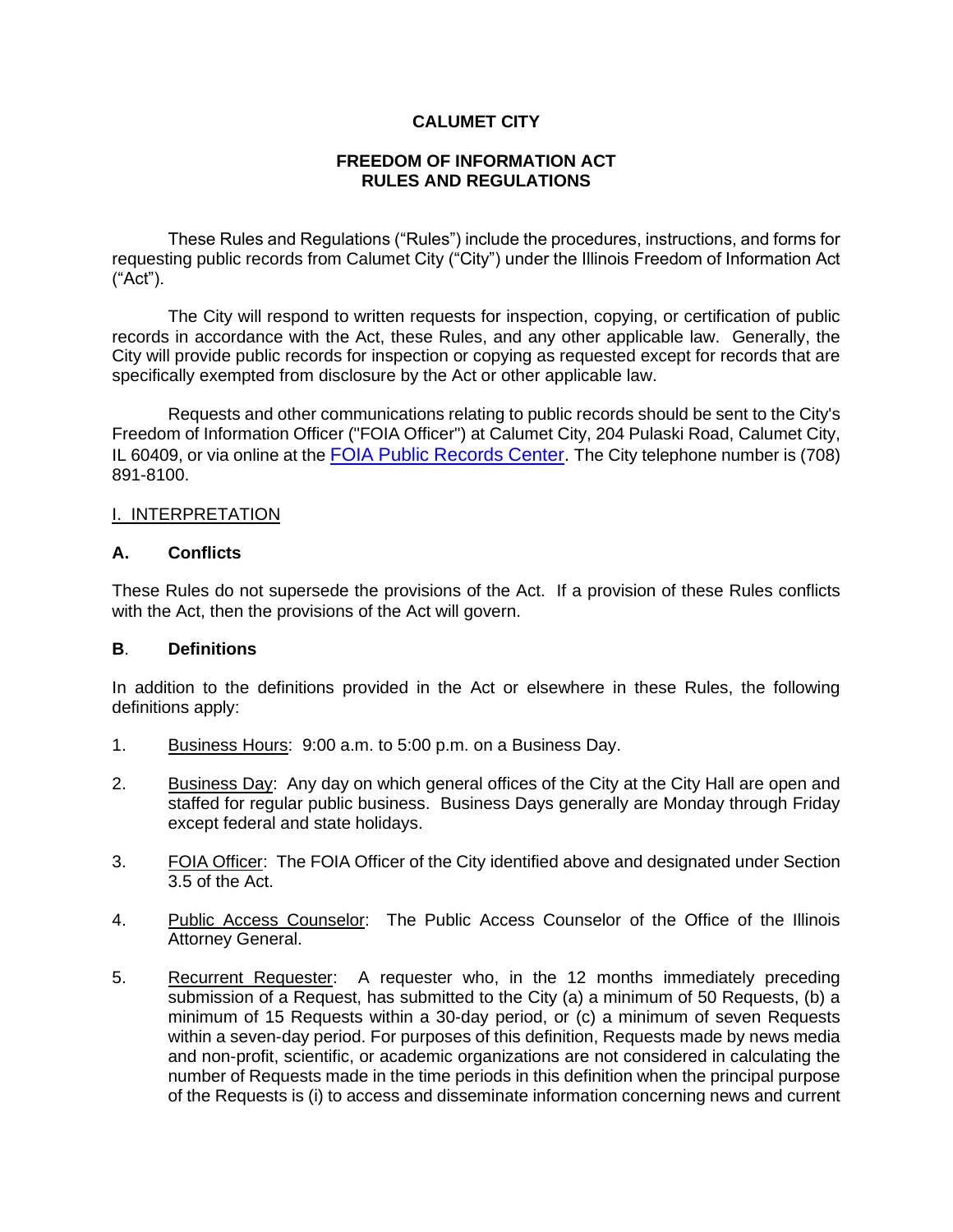or passing events, (ii) for articles of opinion or features of interest to the public, or (iii) for the purpose of academic, scientific, or public research or education.

- 6. Request: A request to inspect, copy, or certify public records.
- 7. Request Made for Commercial Purposes: A Request made with the intent to use the requested records (or the information derived from those records), in whole or in part, for sale, resale, or solicitation or advertisement for sales or services. However, a Request submitted by news media or by non-profit, scientific, or academic organizations will not be deemed to be made for commercial purposes if the principal purpose of the Request is (a) to access and disseminate information concerning news and current or passing events, (b) for articles of opinion or features of interest to the public, or (c) for the purpose of academic, scientific, or public research or education.
- 8. Requester: An individual, corporation, partnership, firm, organization or association that files a Request with the City.
- 9. Response Time: The time for response by the City to a request for public records, as calculated pursuant to Subsection III.A of these Rules.

### **C**. **Days; Measurement of Time**

- 1. Days. In counting the number of days allowed for a response or a decision to be given by the City under the Act and these Rules, the City will not include the day on which the request or notice requiring the response or decision was first received.
- 2. Receipt Date. The Business Day on which the Request is physically received by the City. All Requests received after the close of business or on a non-Business Day will be deemed to have been received by the City on the next Business Day.
- 3. Supplemental Requests. Supplemental, amended, clarified, and additional Requests will not relate back to the time of receipt of the initial Request. Supplemental, amended, clarified, or additional Requests will be considered new Requests for purposes of determining the applicable Response Time.
- 4. Response Date. All responses and decisions to be issued by the City under the Act and these Rules will be deemed to have been given on (a) the date of personal delivery to the person or to the residence of the person entitled to the response or decision or (b) if mailed, faxed, or sent by e-mail, on the date of mailing, faxing, or e-mailing regardless of the date of actual receipt by that person. Each response and decision may include proof of service evidencing the method by which, and time at which, the response of decision was delivered.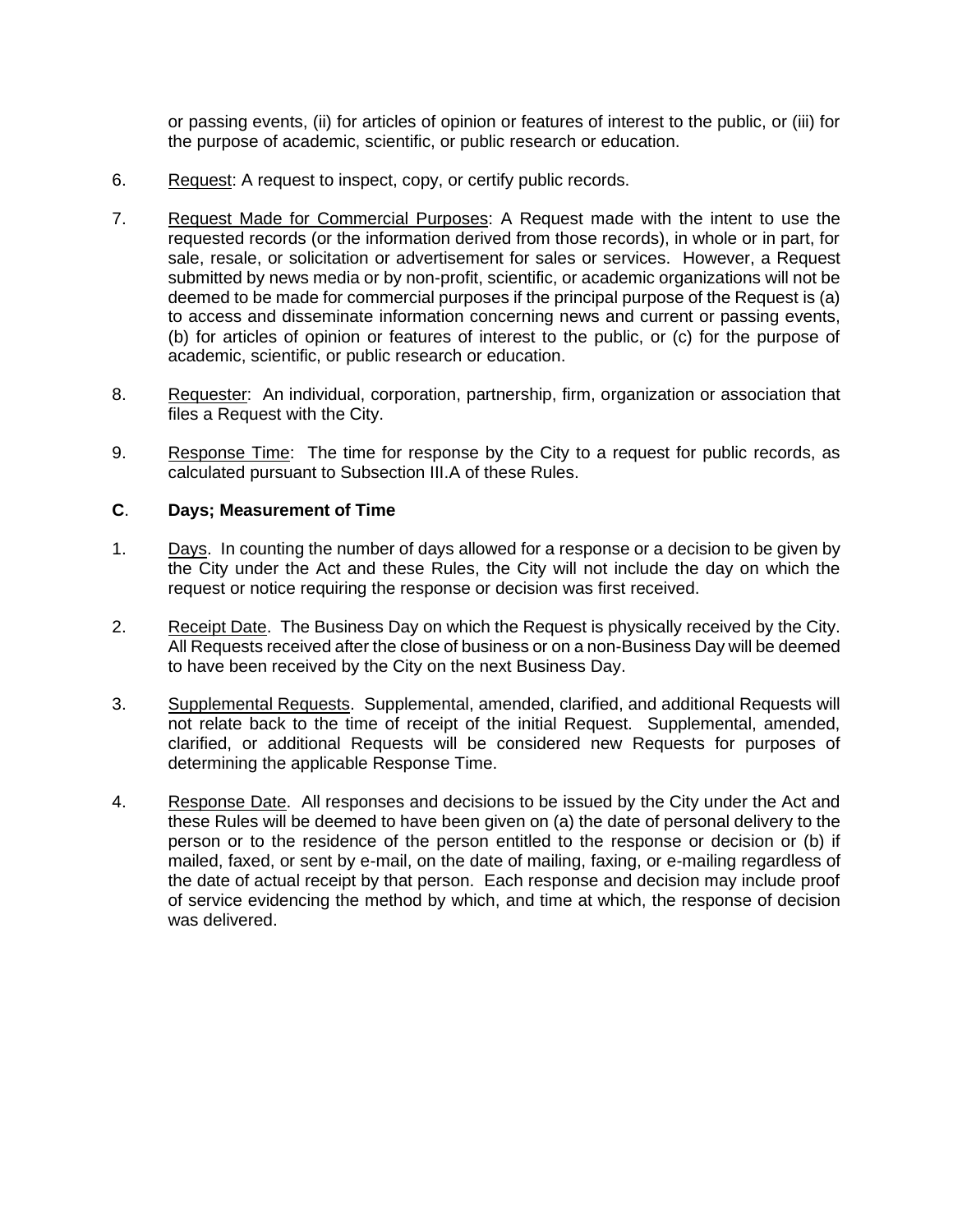# **II**. **REQUESTS FOR INSPECTION,** COPYING, OR CERTIFICATION OF PUBLIC RECORDS

# **A**. **Officials Responsible for Responding to Requests**

The FOIA Officer is the person responsible for receiving, processing, granting, and denying Requests, extending a Response Time, and issuing appropriate notices with respect to all related matters. The FOIA Officer, or his or her designee, may consult with City staff, officials, and others as appropriate before responding to a Request.

The City, from time to time, may appoint Deputy FOIA Officers to assist the FOIA Officer in the performance of his or her duties under the Act and these Rules or to act as the FOIA Officer in his or her absence.

# **B**. **Form of Request**

- 1. Required Information. A Request must be filed with the City in writing and in English. The City encourages Requesters to submit requests online at the **FOIA Public Records** [Center](https://calumetcityil.govqa.us/WEBAPP/_rs/supporthome.aspx) or if appropriate, a similar form that contains, at a minimum, the following information:
	- (a) the Requester's name;
	- (b) either the Requester's mailing address, email address, or telephone number;
	- (c) a description of the public records requested;
	- (d) a "statement of purpose" indicating whether the Requester intends to use the records, or the information derived from those records, for sale, resale, solicitation, or advertisement for sales or services, and if so:
		- (i) a statement of whether the Requester is, or represents, news media or a non-profit, scientific or academic organization; and
		- (ii) a statement of whether the principal purpose of the Request is either (i) to access and disseminate information concerning news and current or passing events, (ii) for articles of opinion or features of interest to the public, or (iii) academic, scientific or public research or education.
- 2. Supplemental Information. If a Requester submits a Request on a form other than the Request Form, and the Request does not contain all of the information required pursuant to Paragraph II.B.1 of these Rules, then the FOIA Officer may require the Requester to complete a Supplemental Information Form or similar writing.
- 3. Requests Must Be Complete. No Request will be deemed complete, and the City will have no obligation to produce the requested records, unless and until the Request contains, at a minimum, all of the information required pursuant to Paragraph II.B.1 of these Rules.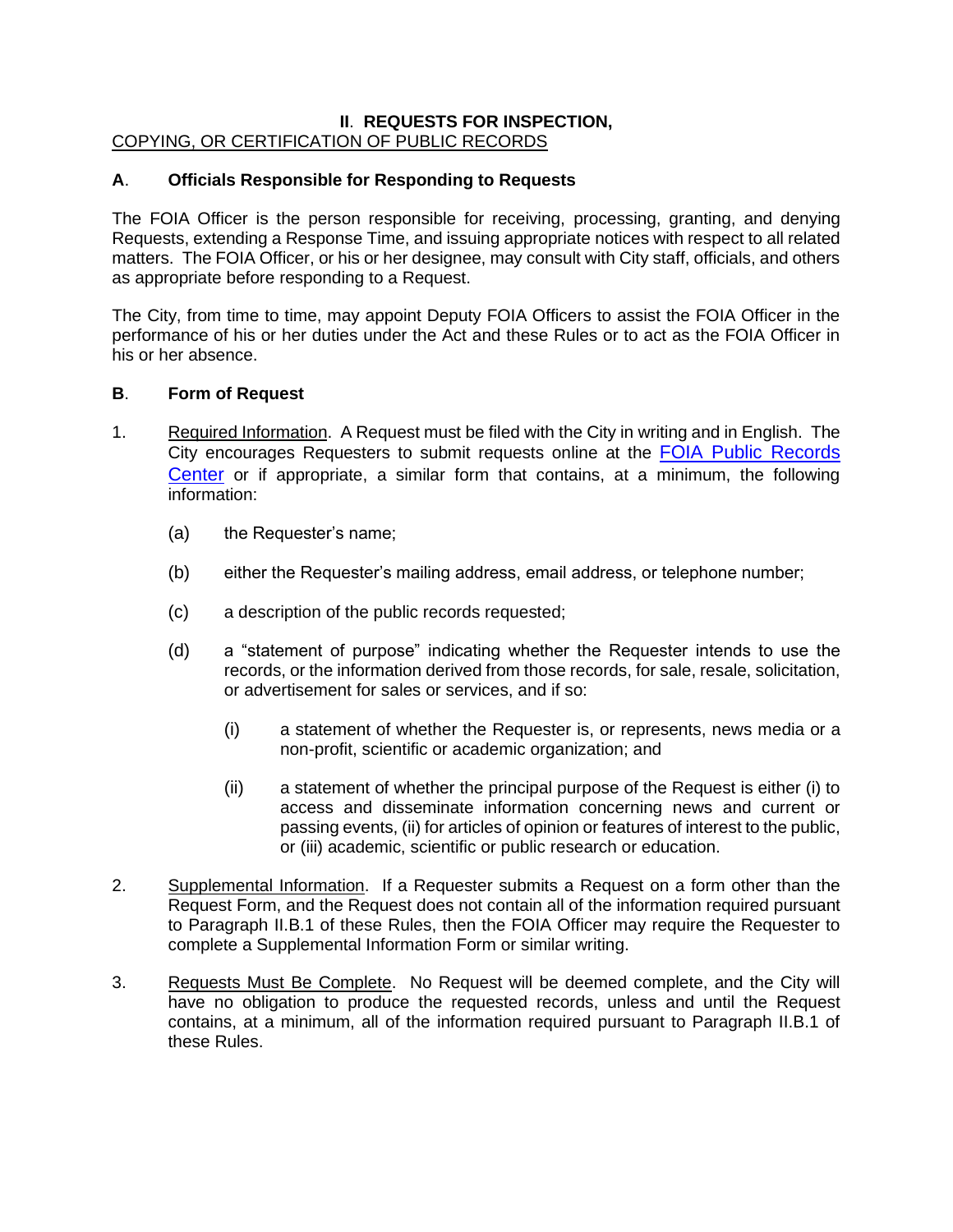4. Subpoenas. Except as provided in Section 9.5(c) of the Act, these Rules will not apply to any subpoena for records received by the City and issued by, or in accordance with the rules of, a court or agency of competent jurisdiction.

# **C**. **Submittal of Request**

Completed Requests must be filed with the City FOIA Officer online at the [FOIA Public Records](https://calumetcityil.govqa.us/WEBAPP/_rs/supporthome.aspx)  [Center](https://calumetcityil.govqa.us/WEBAPP/_rs/supporthome.aspx), United States mail, facsimile, overnight courier service, or in person, in accordance with the following:

- 1. In-Person Submissions. Requests submitted in person should be given to the FOIA Officer or filed in the office of the Village Clerk.
- 2. Online Submissions. Requests submitted by electronic mail must be submitted at the [FOIA Public Records Center](https://calumetcityil.govqa.us/WEBAPP/_rs/supporthome.aspx) and will be deemed received on the Receipt Date only upon actual receipt by the FOIA Officer.
- 3. All Other Submissions. Requests submitted by mail or other means must be addressed to the FOIA Officer at City Hall and will be deemed received on the Receipt Date only upon actual receipt by the City.

All City officials and employees who receive a Request must immediately forward that Request to the FOIA Officer.

# **D**. **Processing of Request**

- 1. The FOIA Officer must complete the Checklist on receipt of a Request. If the FOIA Officer determines that the Request is not complete, then the FOIA Officer must send a Notice of Incomplete Request to the Requester within five Business Days after receipt by the City of the Request or within 21 Business Days if the Request is a Request Made for Commercial Purposes. If the FOIA Officer determines that the Request is complete, then the FOIA Officer must stamp or otherwise indicate, on each completed Request, the date and time of receipt and, if known, the date on which the City must respond to the Request.
- 2. The FOIA Officer must maintain an electronic or paper copy of the Request, including all documents submitted with the Request, until all matters related to the Request have been completed.
- 3. The FOIA Officer must create an electronic or paper file for the retention of the original Request, a copy of the response by the City, a record of all written communications with the Requester regarding the Request, and a copy of other communications related to the Request.
- 4. The FOIA Officer must retain all Responses to Request for Public Records that include a denial or partial denial of a Request in a single central office file.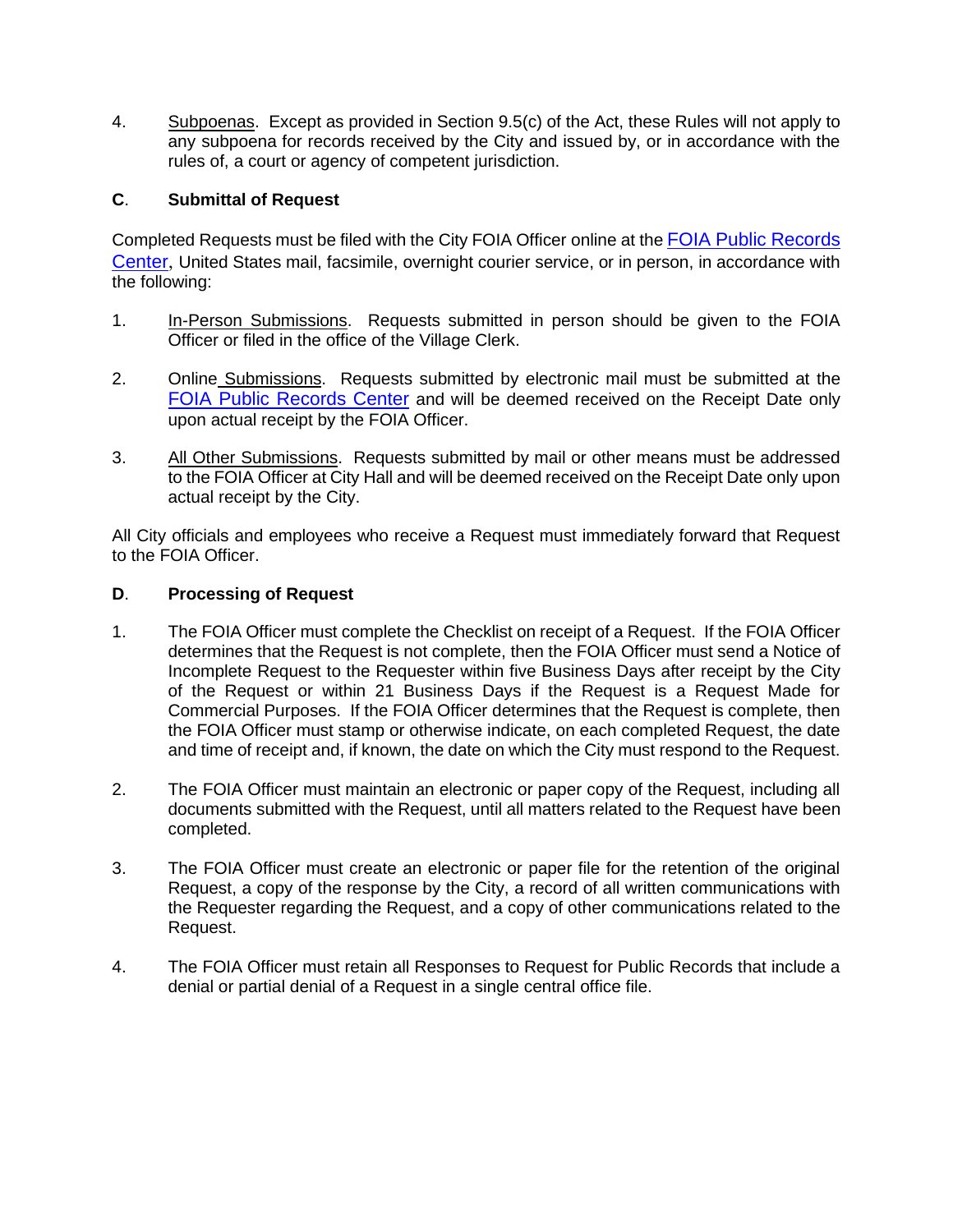# **III**. **RESPONSES TO REQUESTS**

### **A**. **Time for Response**

- 1. All Requests; Exceptions. For all Requests other than those described in Paragraph III.A.2, III.A.3, and III.A.4 below, the City will respond within five Business Days after a completed Request is received by the City, unless the City has extended the Response Time under Paragraph III.A.5 below.
- 2. Requests Made for Commercial Purposes. The City will respond within 21 Business Days after a complete Request Made for Commercial Purposes is received. The response must include one of the following: (a) an approval of the Request; (b) a partial approval and partial denial of the Request; (c) a denial of the Request; (d) a notice to the Requester providing an estimate of the time required by the City to provide the records requested and an estimate of the fees to be charged; or (e) or a notice to the Requester that the Request is unduly burdensome and extending an opportunity to the Requester to reduce the Request to manageable proportions.

### 3. Requests by Recurrent Requesters.

- a. The City will respond within five Business Days after a completed Request is received from a Recurrent Requester, notifying the Requester that he or she has been deemed a Recurrent Requester, using the "Notice to Recurrent Requester" form attached to these Rules or a similar written form, which notice must include (i) the reason for designating the Requester as a Recurrent Requester and (ii) a statement that the City will respond in substance to the Request within 21 Business Days after the Request was received.
- b. The City then will respond to a Request by the Recurrent Requester within 21 Business Days after the completed Request is received. This response must include one of the following: (i) an approval of the Request; (ii) a partial approval and partial denial of the Request; (iii) a denial of the Request; (iv) a notice to the Recurrent Requester providing an estimate of the time required by the City to provide the records requested and an estimate of the fees to be charged; (v) or a notice to the Recurrent Requester that the Request is unduly burdensome and extending an opportunity to the Recurrent Requester to reduce the Request to manageable proportions.
- 4. Chronologically Maintained Arrest Reports. For completed Requests for chronologically maintained arrest and criminal history information, the City will respond within 72 hours after the later to occur of (a) the arrest that is the subject of the Request and (b) the time of receipt of the Request.
- 5. Extension of Time
	- a. If the FOIA Officer determines that additional time is needed and allowed under the Act to respond to a Request, then the FOIA Officer will notify the Requester within the applicable Response Time of the determination, of the reasons requiring the extension, and of the length of the extension (which may not exceed five additional Business Days). The FOIA Officer may not issue a Notice of Extension for Requests Made for Commercial Purposes.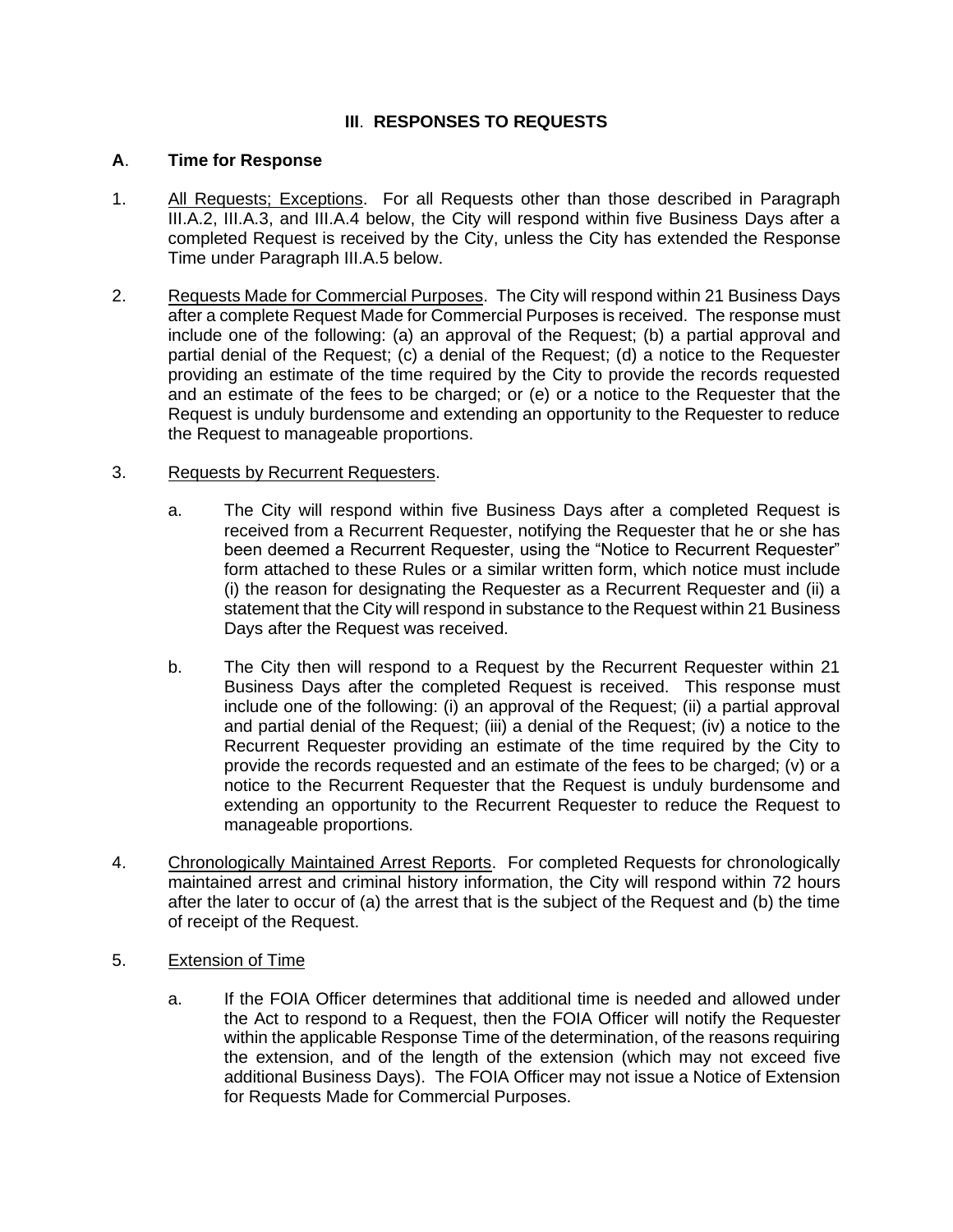b. The Requester and the City may agree in writing to extend the time for compliance beyond the required five days for a period to be mutually determined.

# **B. Disclosure of Public Records**

- 1. Notice of Approval. If the FOIA Officer determines that the Act requires disclosure of all or any part or portion of the requested public records, then the FOIA Officer will notify the Requester in writing of the determination.
- 2. Approval of Requests Made for Commercial Purposes or by Recurrent Requesters. If the Request is a Request Made for Commercial Purposes or is made by a Recurrent Requester, and the requested records are not immediately available for inspection or pickup, then the Response to Request for Public Records will specify a reasonable date on which the requested records will be available for inspection or pick-up, based on the size and complexity of the Request.
- 3. Search of Files and Use of Equipment. Except as otherwise specifically authorized by the FOIA Officer, only City employees, the City Attorney, and City contractors are permitted to search City files, records, or storage areas, or to use City equipment in connection with any Request.
- 4. Removal of Original Records. Original public records may not be removed from any City building at any time, except as authorized by the City Clerk.
- 5. Inspection of Public Records. Public records approved by the FOIA Officer for disclosure may be inspected, or copies of public records obtained, during Business Hours at the City Hall or another location designated by the FOIA Officer. Requesters must make an appointment with the FOIA Officer for a date and time to inspect such public records.
- 6. Copies of Public Records. Copies of public records approved by the FOIA Officer for disclosure may be obtained during Business Hours at the City Hall or another location designated by the FOIA Officer, so long as the Requester had requested copies and has paid all applicable fees.
- 7. Mailing of Requested Public Records. Copies of public records will be sent to the Requester via United States mail, facsimile or electronic mail only if the FOIA Officer reasonably determines that it is unduly burdensome for the Requester to arrange for inspection of the original public records, or for pick up of copies of the public records, at the City Hall.
- 8. Audio and Video Recordings. Requests for reproduction of any public records that are audio or video recordings will be honored in accordance with the provisions of the Act, the Illinois Open Meetings Act, any other applicable State, federal, and local laws and regulations, and these Rules.
- 9. Records Maintained in Electronic Format. If the requested public records are maintained by the City in an electronic format, then the City will reproduce copies of the requested public records in the electronic format specified by the Requester, if feasible. The City may charge the Requester the actual cost of the medium necessary for that format.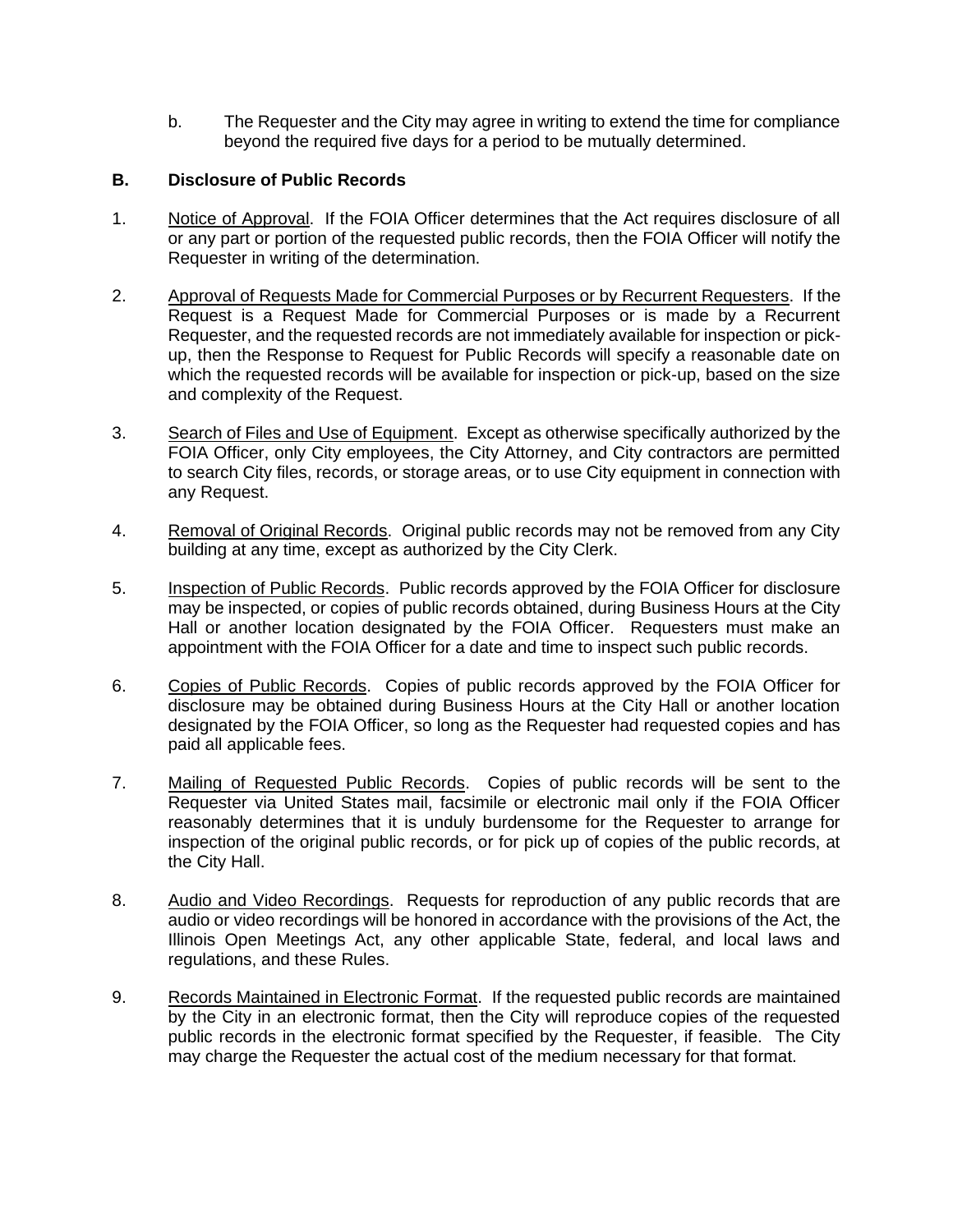- 10. Payment of Fees. The Requester must pay all copying, certification, and postage fees in advance of receiving copies of any public records.
- 11. Acknowledgment of Inspection. When the copies of the requested public records have been delivered or inspected, the FOIA Officer and the Requester must acknowledge delivery or inspection.

### **C. Categorical Requests**

- 1. Notice to Meet and Confer. If the FOIA Officer determines that a Request for all records falling within a category will unduly burden the City, and that the burden to the City outweighs the public interest in production of the public records sought, then the FOIA Officer, will notify the Requester in writing of the determination, of the reasons supporting the determination, and of the right of the Requester to meet with the FOIA Officer in an effort to narrow the Request.
- 2. Failure to Respond by Village. The FOIA Officer may not determine that a Request is unduly burdensome if the City has previously failed to respond to that Request within the applicable Response Time.
- 3. Agreement to Narrow Request. If the Requester agrees to meet and confer with the FOIA Officer regarding the Request, then the FOIA Officer will respond to the Request, or to the Request as narrowed at the meeting, within the applicable Response Time, calculated as beginning on the next Business Day after adjournment of the meeting. That response may take any form specified in this Section III.
- 4. Failure to Meet and Confer. If the Requester does not agree to meet and confer with the FOIA Officer regarding the Request, then the FOIA Officer will deny the Request on the fifth Business Day after the date of the Notice to Meet and Confer.

# **D. Denial**

- 1. Procedure for Denials. If the FOIA Officer determines that all, or some, or a portion of any requested public records are not subject to disclosure under any other provision of the Act or under these Rules, then the FOIA Officer must deliver a notice to the Requester.
- 2. Contents of Denials. Each Response to Request for Public Records form must set forth all of the grounds and reasons for the denial, and must notify the Requester of his or her rights to seek review of the denial by the Public Access Counselor and to seek judicial review under Section 11 of the Act.
- 3. Denials in Writing. Except as otherwise provided by the Act, all denials of Requests will be in writing.
- 4. Cooperation with Public Access Counselor. If the Public Access Counselor determines that further inquiry into any denied Request is warranted, the FOIA Officer will comply with the requests and directives of the Public Access Counselor, or seek appropriate review of those requests or directives, in accordance with the Act.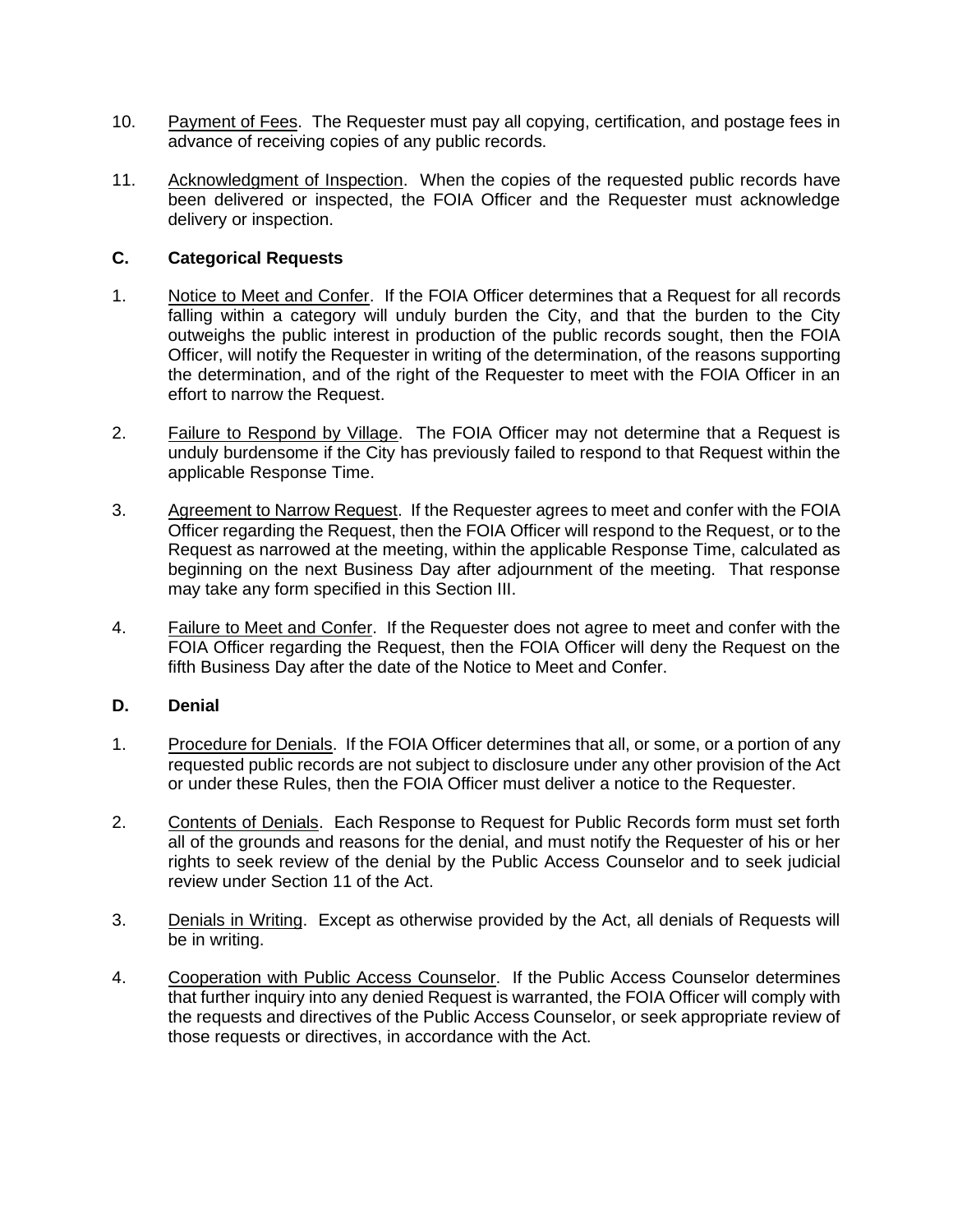### **E**. **No Obligation to Create New Records**

Except as provided in Section V of these Rules, the Act and these Rules do not require the City, in the course of responding to Requests, to create records that the Village does not already maintain in record form.

### **F. No Obligation to Interpret or Advise**

Neither the Act nor these Rules require the City to interpret, or advise Requesters as to the meaning or significance of, any public records.

### **IV**. **FEES**

### **A**. **Fees Established**

1. Fees for Copying, Certifying, and Mailing of Records. Unless fees are waived or reduced under Subsection IV.C of these Rules, each Requester must pay fees for copying, certifying, and mailing of public records, as established by the Act or the City.

If the requested records are of a type not listed by the City, or when the services of an outside vendor are required to copy any public record that are not  $8\frac{1}{2} \times 11$  or  $8\frac{1}{2} \times 14$ inches, Black and White, then the fees charged for copying the records will be the actual charges incurred by the City, and the fees stated in the Annual Fee Ordinance. The fees stated in the Annual Fee Ordinance will also not apply if the fee for the requested records is otherwise fixed by statute. If the requested records are produced on an electronic medium, then the Requester must pay the actual cost of the medium.

The City has determined that the fees are no more than necessary to reimburse the City for the actual cost of reproducing, certifying, and mailing public records requested pursuant to the Act and these Rules.

2. Fees for Searching and Retrieving Records Requested for Commercial Purposes. Pursuant to Section 6(f) of the Act, in addition to any fees that must be paid pursuant to Paragraph IV.A.1. of these Rules, a Requester who submits a Request for a Commercial Purpose must pay to the Village \$10.00 for each hour over eight hours spent by City personnel to search for or retrieve requested public records. In addition, the Commercial Requester must pay the actual charges incurred by the City to retrieve and transport public records from any third-party, off-site storage facility that the City may use to store public records.

### **B**. **Method and Time of Payment**

Payment of all required fees must be made in cash, by cashier's or certified check, or by money order prior to the examination, copying, certification or mailing of any public record.

# **C**. **Waiver of Fees**

The fees provided in Subsection IV.A of these Rules may be waived or reduced by the FOIA Officer if the Requester includes in the Request the specific purpose of the Request and establishes to the reasonable satisfaction of the FOIA Officer that a fee waiver or reduction is in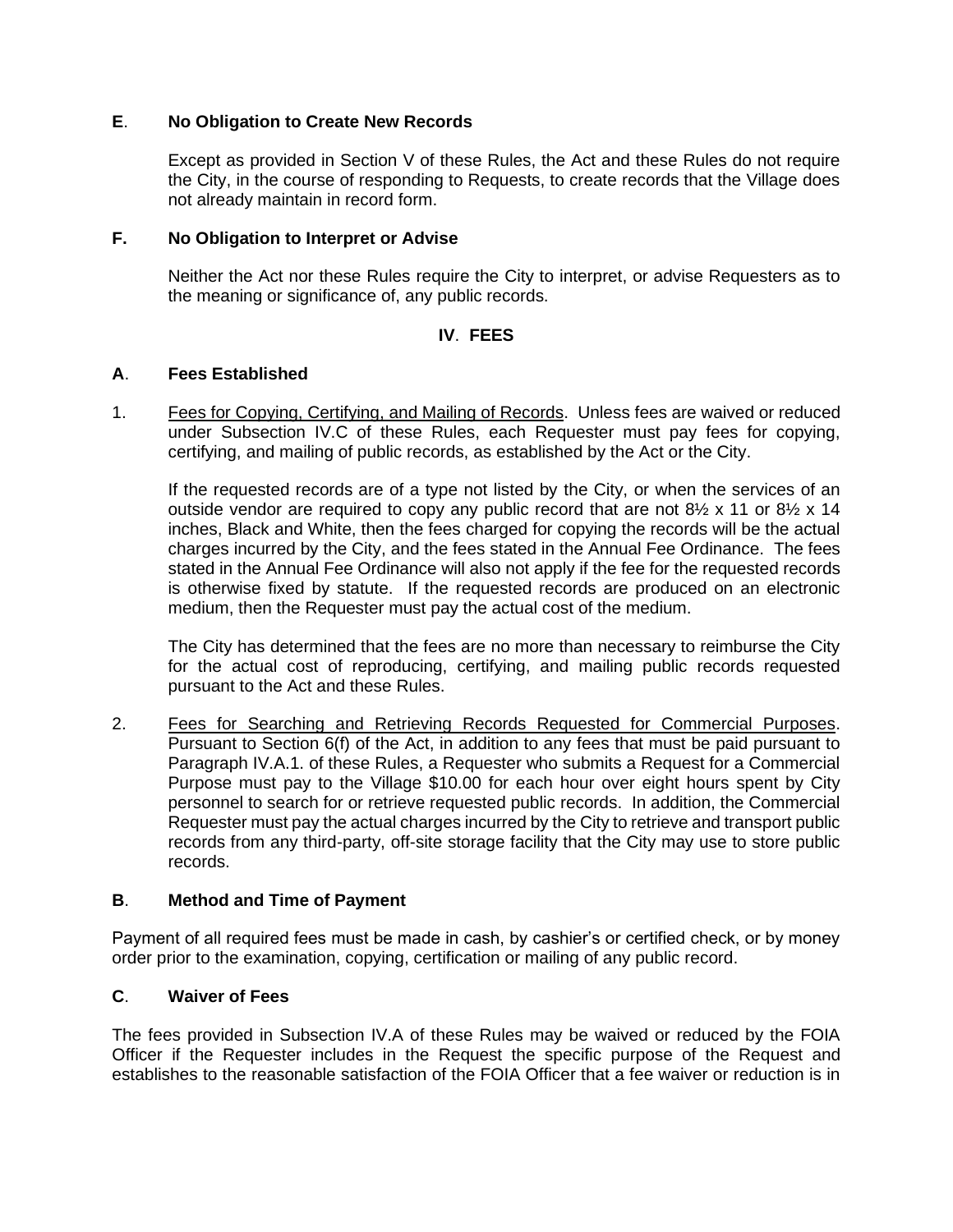the public interest. A request for a fee waiver or reduction must be indicated in the Request at the time the Request is filed. A subsequent request will not be considered.

A fee waiver or reduction will be considered to be in the public interest only if the principal purpose of the Request is to disseminate information regarding the public health, safety, and welfare or the legal rights of the general public. No fee waiver will be granted if the Request is for the principal purpose of personal or commercial benefit to the Requester. The FOIA Officer may consider the number of requested public records and the cost and necessity of copying them in setting the fee waiver or reduction amount.

# **D. Waiver for Failure to Respond**

If the FOIA Officer does not respond to a Request properly submitted pursuant to Section II of these Rules within the applicable Response Time, then the City will not require the payment of fees for any copies of records produced in response to that Request.

# **V**. **CITY OBLIGATIONS**

# **A**. **Organizational Description**

The FOIA Officer, at least once each fiscal year, will produce and make available for inspection, copying, and mailing to any person requesting it, a brief description of the City. The description must identify and describe the membership of the City's Board of Trustees / City Council and of all of its standing and special committees and other advisory bodies and also must include:

- a short summary of the City's purpose,
- a block diagram of the City's functional subdivisions,
- the approximate number of the City's full and part-time employees,
- the total amount of the City's operating budget, and
- the number and location of each of the City's offices.

If the City maintains a website, then the FOIA Officer must post the description required pursuant to this Subsection V.A to the website.

# **B**. **Index of Public Records**

The FOIA Officer must create, maintain current, and make available for inspection, copying, and mailing, a current index of all types or categories of public records prepared or received, and maintained, by the City after July 1, 1984. The index must be reasonably detailed in order to aid persons in obtaining access to the public records of the City.

# **C**. **Records Stored by Electronic Data Processing**

The FOIA Officer must prepare and furnish, to any person requesting it, a description of the manner in which public records of the City stored by means of electronic data processing may be obtained in a form comprehensible to persons lacking knowledge of computer language or printout format.